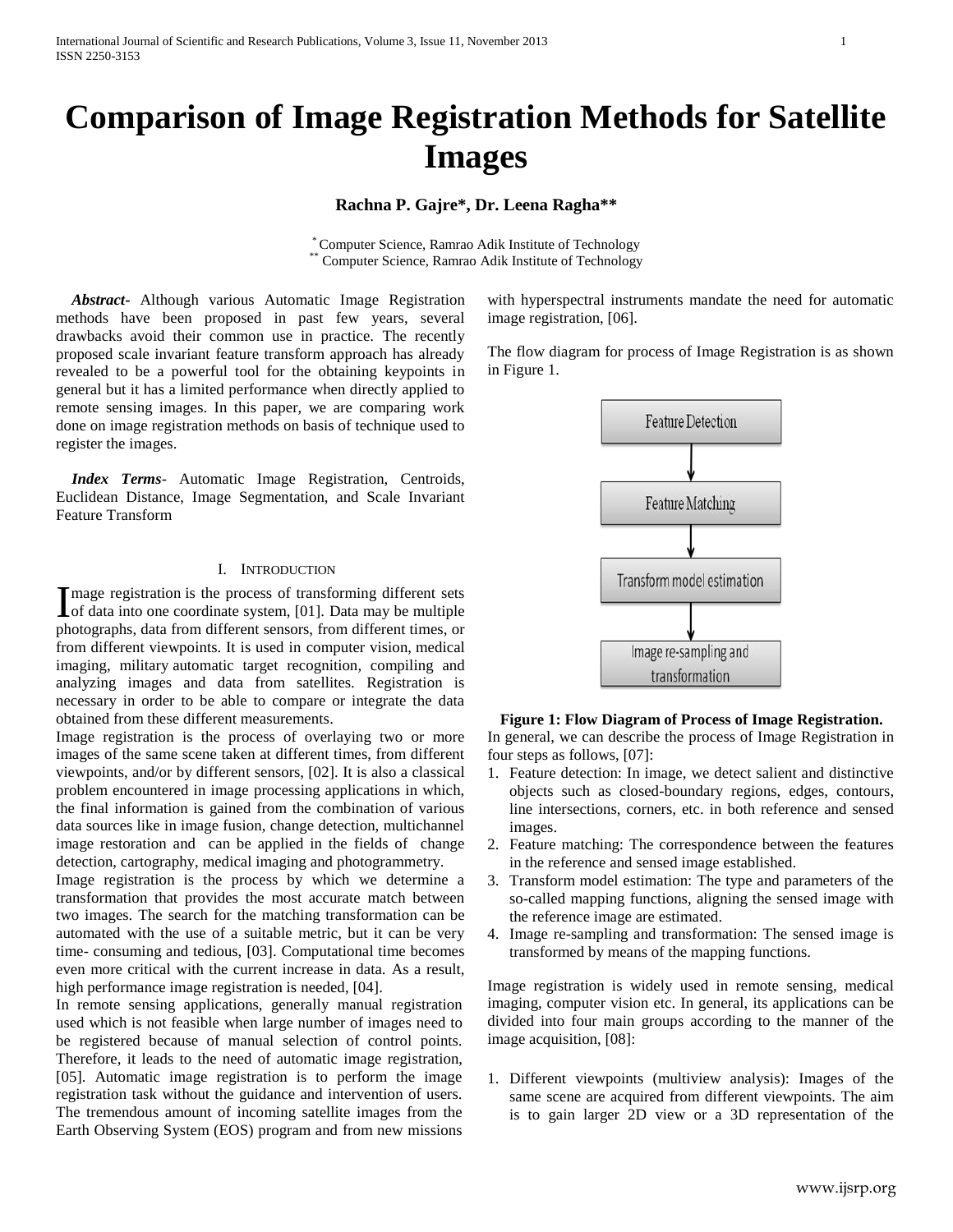scanned scene. For example, Remote sensing—mosaicing of images of the surveyed area.

- 2. Different times (multitemporal analysis): Images of the same scene are acquired at different times, often on regular basis, and possibly under different conditions. The aim is to find and evaluate changes in the scene that appeared between the consecutive images acquisitions. For example, Computer vision — automatic change detection for security monitoring, motion tracking and Medical imaging—monitoring of the healing therapy, monitoring of the tumour evolution.
- 3. Different sensors (multimodal analysis): Different sensors acquire images of the same scene. The aim is to integrate the information obtained from different source streams to gain more complex and detailed scene representation. For example, Remote sensing—fusion of information from sensors with different characteristics like panchromatic images, offering better spatial resolution, color/multispectral images with better spectral resolution, or radar images independent of cloud cover and solar illumination.
- 4. Scene to model registration: Images of a scene and a model of the scene are registered. The model can be a computer representation of the scene, for instance maps or digital elevation models (DEM) in GIS, another scene with similar content (another patient) etc. The aim is to localize the acquired image in the scene and to compare them. For example, Medical imaging—comparison of the patient's image with digital anatomical atlases, specimen classification.

In this paper, we discussed general process of image registration in section I. In next section II we will be discussing methods of image registration and then work done by various authors in section III and comparison in table I in section IV.

## II. IMAGE REGISTRATION METHODS

According to paper [08], various image registration methods are as follows:

- 1. Intensity-based and feature-based methods: Intensity-based methods compare intensity patterns in images via correlation metrics, while feature-based methods find correspondence between image features such as points, lines, and contours. Intensity-based methods register entire images or sub images.
- 2. Spatial and frequency domain methods: Spatial methods operate in the image domain, matching intensity patterns or features in images whereas Frequency domain methods find the transformation parameters for registration of the images while working in the transform domain. Such methods work for simple transformations, such as translation, rotation, and scaling.
- 3. Single and multi-modality methods: Single-modality methods tend to register images in the same modality acquired by the same scanner/sensor type, while multimodality registration methods tended to register images acquired by different scanner/sensor types.
- 4. Automatic and interactive methods: Based on level of automation registration method provide they are classified as manual, interactive, semi-automatic, and automatic methods

have been developed. Manual methods provide tools to align. Interactive methods reduce user bias by performing certain key operations automatically while still relying on the user to guide the registration. Semi-automatic methods perform more of the registration steps automatically but depend on the user to verify the correctness of a registration. Automatic methods do not allow any user interaction and perform all registration steps automatically.

5. Similarity measures for image registration: Mostly, image similarity methods are being use in [medical imaging.](http://en.wikipedia.org/wiki/Medical_imaging) An image similarity measure quantifies the degree of similarity between intensity patterns in two images.[http://en.wikipedia.org/wiki/Image\\_registrati](http://en.wikipedia.org/wiki/Image_registration#cite_note-AG-2) on - [cite\\_note-AG-2](http://en.wikipedia.org/wiki/Image_registration#cite_note-AG-2) The choice of an image similarity measure depends on the modality of the images to be registered.

## III. LITERATURE SURVEY

In [05], registration method is perform by applying regions considered segmentation on the images with consideration of several attributes such as perimeter, fractal dimension and structural features. Initially the image undergoes through preprocessing stage after which features are extracted from the enhanced image, then matching is done using these features, and finally rotation differences are detected between the images that are to be registered. The purpose of this paper is to perform automatic image registration accurately through segmentation that leads to satisfaction of all the constraints present over image and thus can effectively improve the quality of registered images.

In [09], registration is perform by dividing image into regions and SIFT keypoints. Initially the real image is partitioned into four subregions and then SIFT keypoints are extracted from both real and reference images. After that we establish location constraint relation of keypoints in all four subregions of image i.e. constraint relations between all SIFT keypoints and their corresponding center points. In next step, SIFT matching is performed on real and reference images and mapping is done by calculating minimum distance. Based on these mapping we can correct corresponding coordinates in images in next step and finally in we get output of four center points and the target region. In this paper registration is done using multi-subregions and SIFT. Due to establishment of location constraints and mapping relationship, we get better performance.

In [10], using lake centroids as features automated image registration is done in dynamic lake rich environments. Initially histogram thresholding is applied to both master and slave images. The segmentation result is used to create training samples to classify lakes from the land background. The segmentation is further refined by supervised classification technique using multispectral bands. Areas where pixel values are less than mean value of the water body segment serve as the training set for water bodies. Similarly, pixels having values that are greater than the mean background value are the training set for the background class. Based on these two training sets, the classifier produces Lake Map from all four bands of slave image and master image is processed in same way to produce Lake Map. Now the centroids are calculated for lakes and these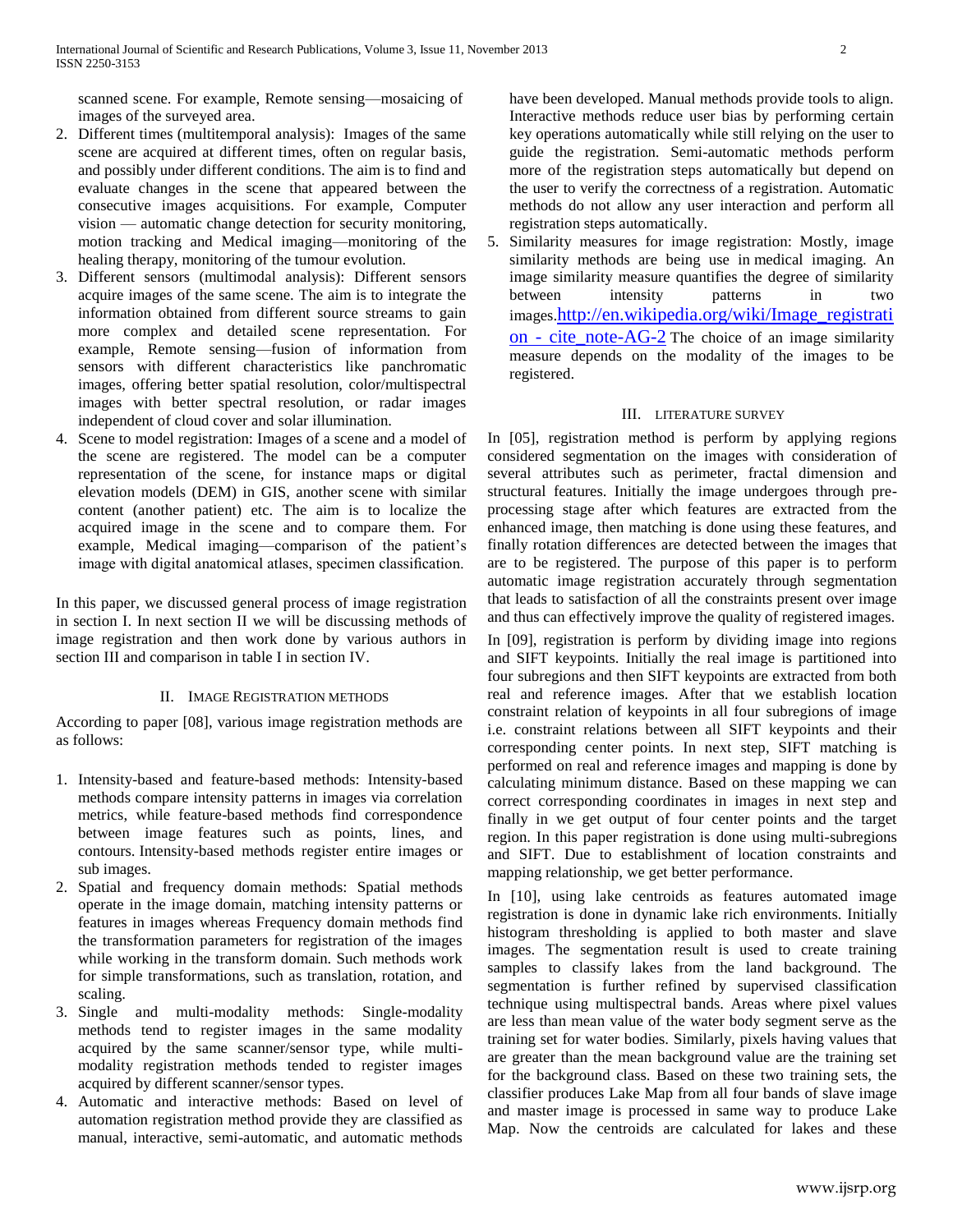centroids are used as tiepoints for image registration. The identical lakes in two images are associated by comparing the Euclidean distance between centroid points in two images. The lakes are said to be identical if their centroids are closet on image and the Euclidean distance is minimum. In this paper, the approach is automated and it achieves subpixel accuracy and is feasible way to register images for lake change detection.

In [11], image registration is done using SIFT and image segmentation. Initially the input image with multi spectral bands is transform to single band. To convert multiple spectral bands into single band, PCA method is used. The PCA image is segmented through threshold segmentation. Here threshold value is determined and according to that image is segmented into intersecting and non-intersecting areas. After segmentation SIFT, keypoints are calculated. After obtaining these SIFT keypoints they applied to bi-variant histogram. According to that algorithm, final set of key points will be obtained through which some evaluation metrics are calculated. For e.g., rms low, rms all etc. These are the key points used for analysis. In this paper, robust and efficient automatic image registration method is proposed in which pair of images with different pixel size, translation and rotation effects and to some extent with different spectral content is registered. This method also achieves subpixel accuracy. Only drawback exists is that the computation time required is more since we have to compare all the SIFT keypoints.

| <b>Authors</b>                        | Yongwei Sheng V. babyVennila<br>et al | et al                                | Wentao Lv et<br>al                  | Hernâni<br>Gonçalves et al   |
|---------------------------------------|---------------------------------------|--------------------------------------|-------------------------------------|------------------------------|
| <b>Image Type</b><br><b>Used</b>      | LandSat                               | Satellite                            | SAR &<br><b>RADARSAT</b>            | LandSat                      |
| <b>Keypoint</b>                       | Centroids                             | Objects                              | <b>SIFT Keypoints</b>               | <b>SIFT Keypoints</b>        |
| <b>Method For</b><br><b>Matching</b>  | Euclidian<br>Distance                 | Object<br>Matching                   | Euclidian<br><b>Distance</b>        | Euclidian<br><b>Distance</b> |
| Segmentation<br><b>Technique used</b> | Histogram<br>Thresholding             | <b>Feature Based</b><br>Segmentation | <b>Region Based</b><br>Segmentation | Otsu's<br>thresholding       |

|     | Table I - Comparison of workdone by various authors.     |
|-----|----------------------------------------------------------|
| IV. | COMPARISON OF WORK DONE BY AUTHORS ON IMAGE REGISTRATION |